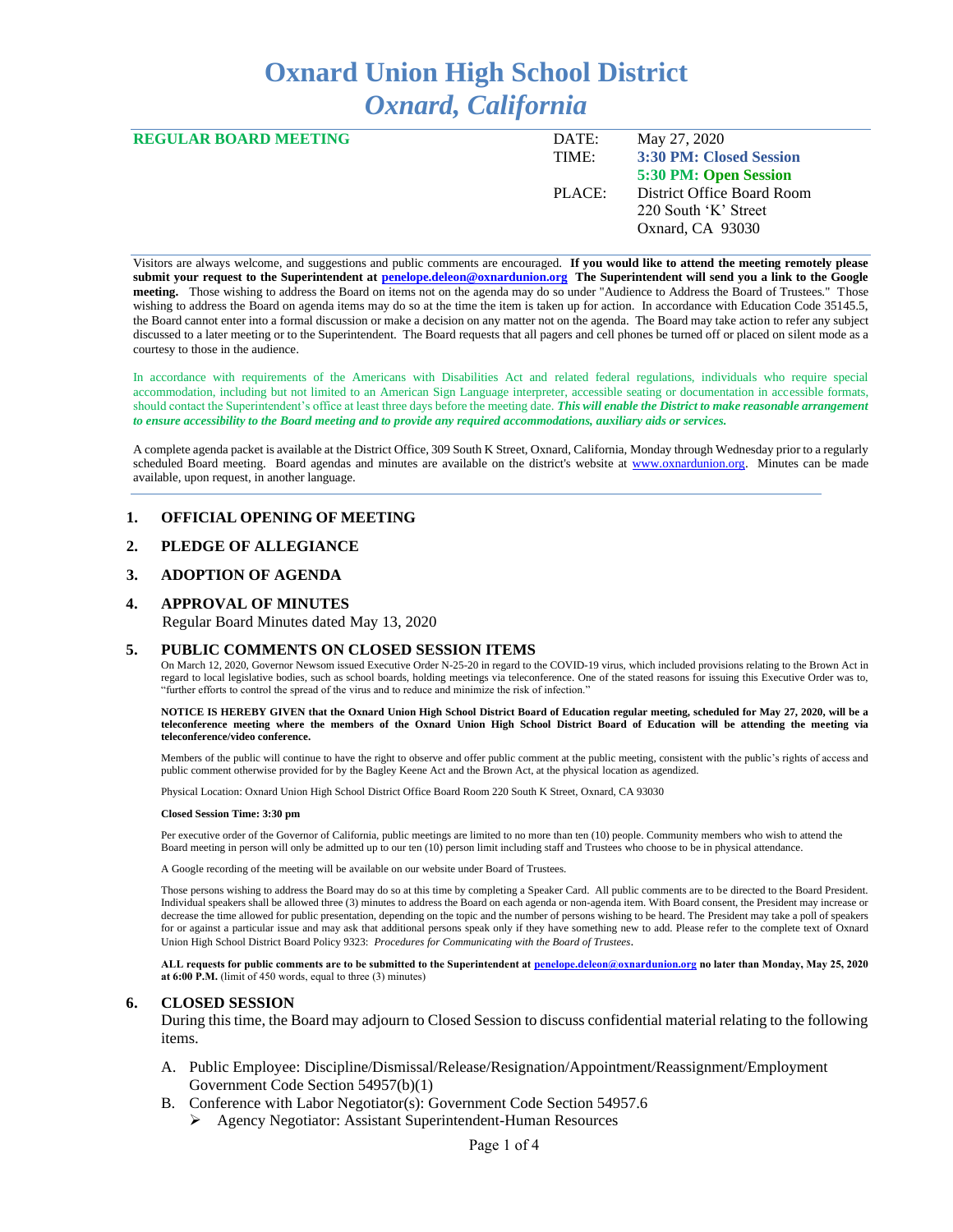Board Meeting Agenda May 27, 2020

- Employee Organization: Oxnard Federation of Teachers and School Employees (OFTSE) - Classified Bargaining Unit
- Employee Organization: California School Employee Association (CSEA) - Campus Supervisor Bargaining Unit
- C. Student Personnel: [Education Code §35146, 48912, 48919]
- D. Consideration of Confidential Student Issues Other Than Expulsion and Suspension, Pursuant to Education Code §35146
- E. Conference with Legal Counsel Anticipated Litigation, Pursuant to Government Code § 54956.9 (d) a. Number of cases: Three
- F. Conference with Real Property Negotiator (Govt. Code § 54956.8) PROPERTY: Multiple District-owned parcels, including: (1) District Office Campus, 220, 309, and 315 South K Street, Oxnard, CA, APNs 202-0-010-630 & -740; (2) Hueneme Road Adult School, 527 W Hueneme Road, Oxnard, CA, APN 222-0-082-625; (3) 280 and 300 Skyway Drive, Camarillo, CA, APN 230-0-130-105; and (4) 15 Stearman Street, Camarillo, CA, APN 230-0-130-115 AGENCY NEGOTIATOR: Jeff Weinstein, Assistant Superintendent Business Services and Dr. Joel Kirschenstein, Consultant Sage Realty Group Inc. NEGOTIATING PARTIES: To be determined UNDER NEGOTIATION: Price and terms of payment

## **7. RECONVENE IN PUBLIC: REPORT ON CLOSED SESSION ACTION**

## **8. VIRTUAL RECOGNITION**

- ➢ OUHSD Seal of Biliteracy
- ➢ CIF Boys Soccer Champions Channel Islands High School
- ➢ CIF Girls Soccer Champions Oxnard High School
- ➢ JAMZ Competitive Cheer National Champions Pacifica High School
- ➢ Model Continuation School Frontier High School
- ➢ Women's History Project Adolfo Camarillo High School

## **9. VIRTUAL PUBLIC HEARING**

A. Proposed 2020-2021 Adopted Budget

## **10. PUBLIC COMMENTS TO ADDRESS THE BOARD OF TRUSTEES**

On March 12, 2020, Governor Newsom issued Executive Order N-25-20 in regard to the COVID-19 virus, which included provisions relating to the Brown Act in regard to local legislative bodies, such as school boards, holding meetings via teleconference. One of the stated reasons for issuing this Executive Order was to, "further efforts to control the spread of the virus and to reduce and minimize the risk of infection."

**NOTICE IS HEREBY GIVEN that the Oxnard Union High School District Board of Education regular meeting, scheduled for May 27, 2020, will be a teleconference meeting where the members of the Oxnard Union High School District Board of Education will be attending the meeting via teleconference/video conference.**

Members of the public will continue to have the right to observe and offer public comment at the public meeting, consistent with the public's rights of access and public comment otherwise provided for by the Bagley Keene Act and the Brown Act, at the physical location as agendized.

Physical Location: Oxnard Union High School District Office Board Room 220 South K Street, Oxnard, CA 93030

#### **Open Session Time: 5:30 pm**

Per executive order of the Governor of California, public meetings are limited to no more than ten (10) people. Community members who wish to attend the Board meeting in person will only be admitted up to our ten (10) person limit including staff and Trustees who choose to be in physical attendance.

A Google recording of the meeting will be available on our website under Board of Trustees.

Those persons wishing to address the Board may do so at this time by completing a Speaker Card. All public comments are to be directed to the Board President. Individual speakers shall be allowed three (3) minutes to address the Board on each agenda or non-agenda item. With Board consent, the President may increase or decrease the time allowed for public presentation, depending on the topic and the number of persons wishing to be heard. The President may take a poll of speakers for or against a particular issue and may ask that additional persons speak only if they have something new to add. Please refer to the complete text of Oxnard Union High School District Board Policy 9323: *Procedures for Communicating with the Board of Trustees*.

**ALL requests for public comments are to be submitted to the Superintendent at [penelope.deleon@oxnardunion.org](mailto:penelope.deleon@oxnardunion.org.%20no) no later than Monday, May 25, 2020 at 6:00 P.M.** (limit of 450 words, equal to three (3) minutes)

## **11. SUPERINTENDENT'S REPORT**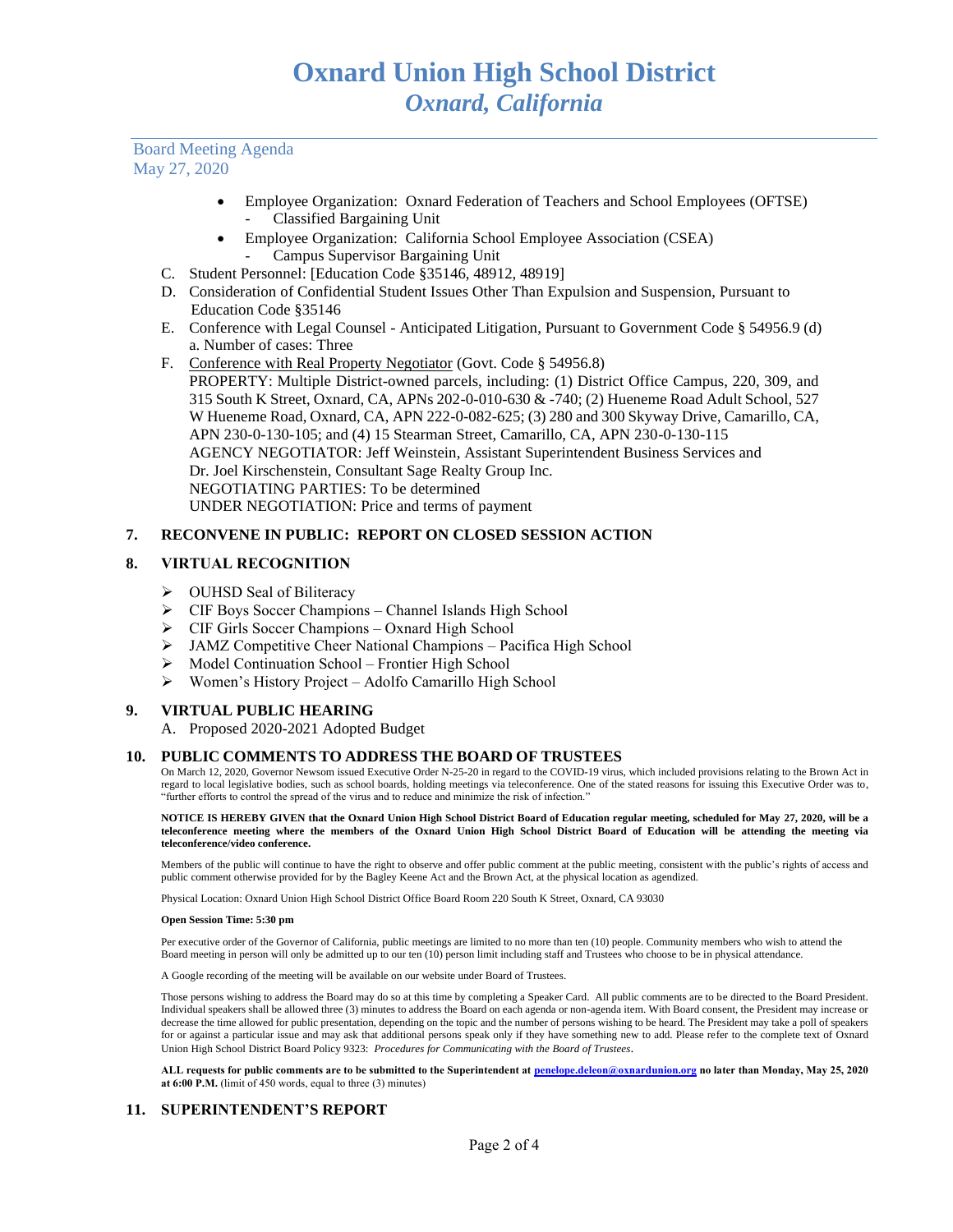Board Meeting Agenda May 27, 2020

## **12. STUDENT REPRESENTATIVE TO THE BOARD – ANTHONY FARFAN**

# **13. CONSENT CALENDAR**

# **Business Services**

- **A.** Consideration of Approval of Purchase Orders and Direct Pays, May 6-19, 2020
- **B.** Consideration of Approval to Allow Use of Piggyback Bids/Contracts for Goods and Services Purchased Throughout Fiscal Year 2020/2021
- **C.** Consideration of Approval of Contract Award to Solex Construction, Inc. for Tennis Courts Replacement at CIHS, Bid 619
- **D.** Consideration of Approval to Reject All Bids for Perimeter Fencing Replacement at ACHS, Bid 617
- **E.** Consideration of Approval for Contractor Day Wireless to Provide New Digital Radio Equipment and Digital Services District Wide
- **F.** Consideration of Approval for Lion Electric Co. to Provide Three New Electric Buses through the California Energy Commission
- **G.** Consideration of Approval for Contractor NSWC for Replacement of AHU1 Fan Motor at 1800 Solar Drive
- **H.** Consideration of Approval for Contractor Interstate for Sewer Damage Cleanup at 1800 Solar Drive
- **I.** Consideration of Approval for Contractor Interstate for Sewage Damage Cleanup at PHS Gym Building
- **J.** Consideration of Approval for Contractor The Groundskeeper to Mitigate Weeds on Vacant Lot and Property Boundaries for DSHS Site
- **K.** Consideration of Approval of Contract Award to California Electric Company to Provide Construction Management Services for the Solar Drive Tenant Improvement
- **L.** Consideration of Approval of Contract Award to Ardalan Construction for OHS Small Gym Interior Plaster Repair and Paint
- **M.** Consideration of Approval of Contract Award to Bryan Reeve Inspection for DSA Project Inspector Services for ACHS, CIHS, HHS and RCHS New Relocatable Classroom Installations
- **N.** Consideration of Approval of Contract Award to DC Architects for Design Services to Install 4 Additional Leased Relocatable Classrooms each at ACHS & PHS and 5 at OHS to Stage for Measure A Renovation Work
- **O.** Consideration of Approval of Contract Change Order #2 to Waisman Construction for Existing Data Relocation and Base Soil Installation for CIHS New Relocatable Classroom Building Installations
- **P.** Consideration of Approval of Contract Award to Drapery Affair for 51 Solar Shades and Superior Millwork for 20 Lockable Storage Cabinets for FHS
- **Q.** Consideration of Approval of Contract Award to FieldTurf for Regular Stadium Artificial Turf Maintenance and Hygiene for ACHS, CIHS, HHS, OHS, PHS & RMHS
- **R.** Consideration of Approval of Contract Change Order #6 to G2K Construction for Additional Phase Two Lobby Security Improvements
- **S.** Consideration of Approval of Contract Award to J&H Engineering for Conduit Pathways to the Leased Relocatable Classrooms at PHS
- **T.** Consideration of Approval of Contract Change Order #7 to G2K Construction for Additional Phase One Lobby Security Improvements
- **U.** Consideration of Approval of Contract Award to Elite Modular to Lease Relocatable Classrooms for ACHS (4), OHS (5) & PHS (4)
- **V.** Consideration of Approval of Contract Award to Smith Electric to Replace HVAC Units at ACHS and Green Globe HVAC to Replace HVAC Units at RMHS
- **W.** Consideration of Approval of Contract Award to Wahoo Tile Roof Cleaning for Addressing the Main Administration Building at OHS
- **X.** Consideration of Approval of Contract Award to Fedvel Construction for ACHS Gym Weight Room Ceiling Replacement with Tectum Ceiling Panels
- **Y.** Consideration of Approval of a Contract Award to Major Event Trailers for Temporary Facilities for Measure A Construction Projects
- **Z.** Consideration of Approval of Contract Award to Sports Facilities Group to Install Volleyball Sleeves in the ACHS and RMHS Gymnasium Floors